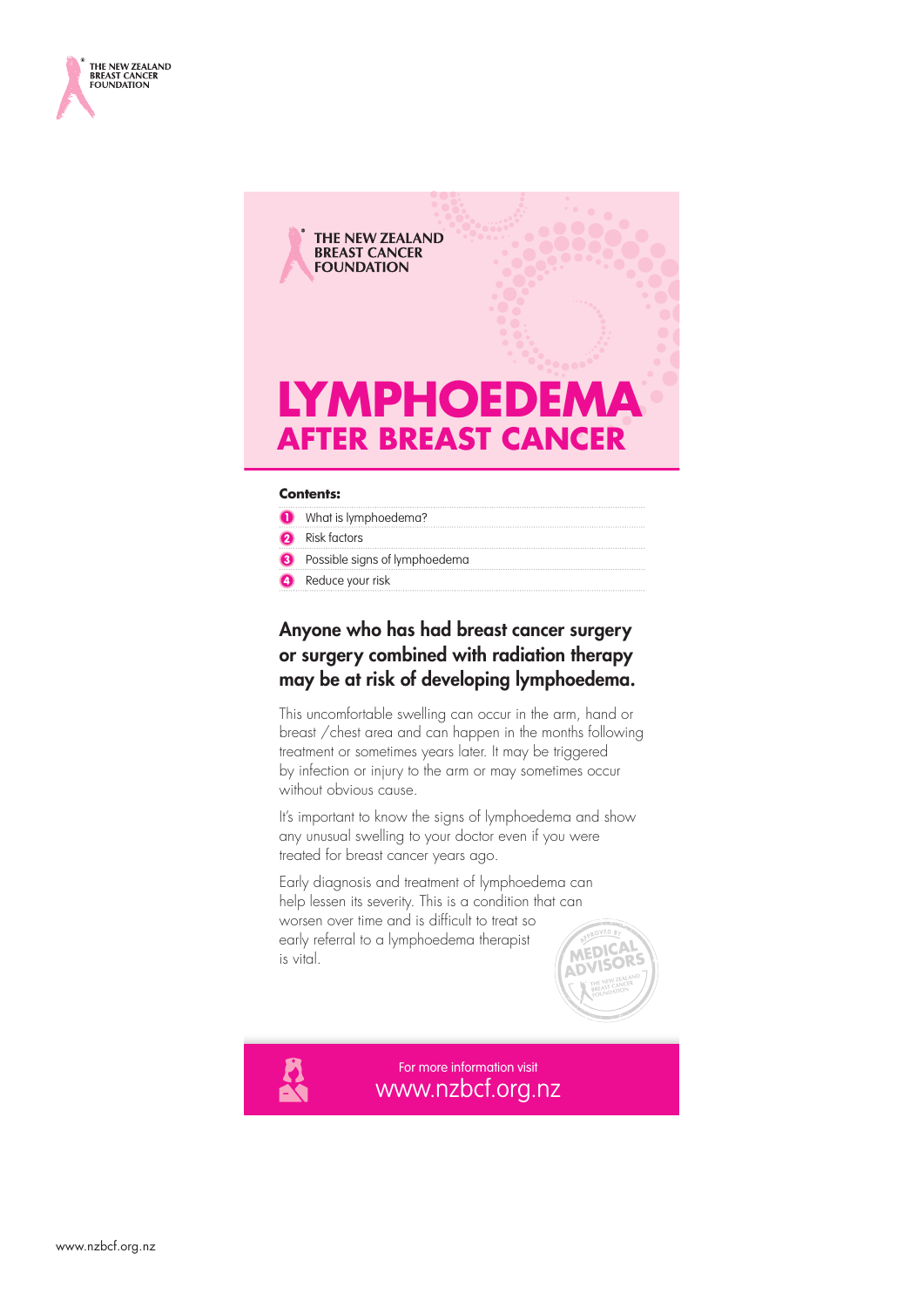



Lymphoedema is a swelling caused by a build-up of lymph fluid. This happens when the lymphatic drainage system is not working well. The lymphatic system may not have developed properly or may have been damaged as a result of surgery and/or radiation therapy.

When there is more fluid in the tissues than the lymphatic vessels can remove, swelling develops.

The lymphatic system is a network of tiny channels which transport lymph fluid throughout the body. This fluid contains protein, water, bacteria and waste products not required by the body.

Small, bean-shaped lymph nodes (glands) situated in the neck, armpits, chest, abdomen, groin and limbs have a role in triggering immunity (the body's defence) but they also filter and cleanse the lymph fluid, removing substances that may be harmful to the body. Lymph fluid is then returned to the blood circulation via large veins and collection ducts.

During breast cancer surgery, one, several, or all of the lymph nodes under the arm may need to be removed to check whether any cancer cells are present.

A sentinel node biopsy usually removes only one to four lymph nodes and the risk of lymphoedema after this is quite low (approximately 6%).

Axillary node dissection removes more nodes and this may raise the lymphoedema risk to 20%, especially when the axilla is also treated with radiation therapy. If mild swelling is treated early, the risk of progressing to severe lymphoedema is very low.

Swelling may develop in the arm or chest area immediately after breast cancer surgery. This is usually a natural part of the healing process, rather than lymphoedema, and should return to normal within a short time (8-12 weeks). However swelling should always be checked by the team caring for you.

It's not known why some people develop lymphoedema and others don't, so it's important to take care of your arm and be aware of the risk.

If swelling develops in your arm, hand or breast/chest area during, or at any time after

your breast cancer treatment, seek advice from your breastcare nurse or another member of your specialist team as soon as possible.

Muscular movement, including deep breathing, helps to keep the lymph fluid moving.



p3

p2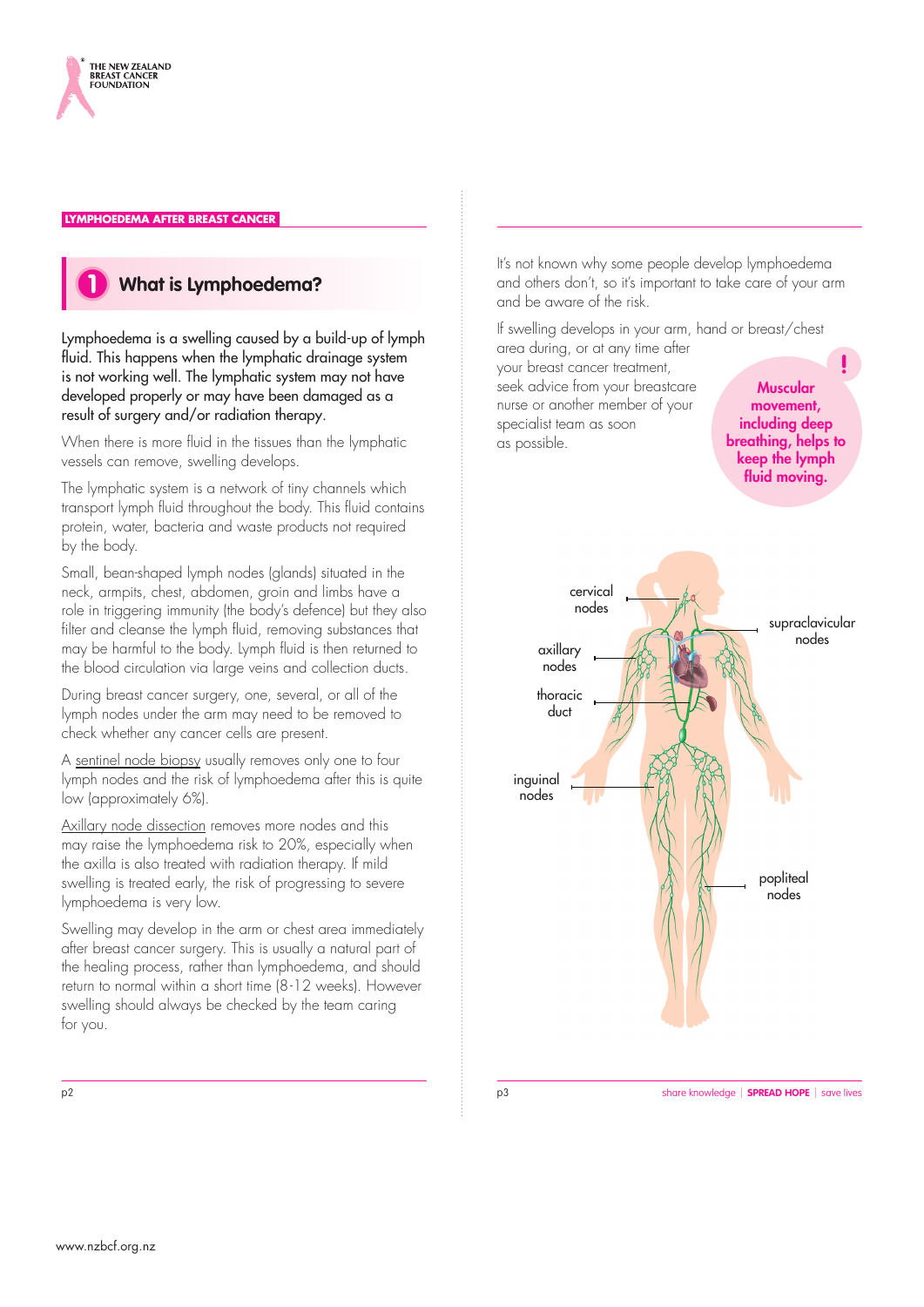



- Surgery with removal of lymph nodes from the axilla (armpit) particularly if you have had extensive breast or lymph node surgery. The risk is low after sentinel node biopsy alone.
- •• Radiation therapy to the breast, or to the axillary, internal mammary or supraclavicular lymph nodes (near the collar-bone). Scar formation, fibrosis and dermatitis following post-operative radiation therapy.

#### Following breast cancer treatments these factors further increase the risk of lymphoedema:

- **:** Excess weight or obesity.
- **:** An inactive lifestyle.
- Cording. String-like structures may develop under the skin of the upper arm or axilla following lymph node surgery. This is also called axillary web syndrome. Seek advice about preventing lymphoedema if this occurs.
- Chronic skin disorders and inflammation. These increase the risk of infection.
- Air travel, particularly long flights. Inactivity during long car or train trips.
- $\cdot$  Injury or trauma to the at-risk arm.

## **Possible signs of lymphoedema**

In its early stage, lymphoedema may not cause any obvious problems. A slight swelling may develop with "pitting"of the tissues. This is seen after pressure is applied to a small area and an indentation remains after the pressure is released. The swelling may come and go. It often disappears overnight then worsens as the day goes on. A prompt referral to a lymphoedema therapist is vital at this stage. Lymphatic massage and a properly measured and fitted compression garment can be used to reduce the swelling.

An elastic bandage from the pharmacy is not effective and should not be used.

If left untreated, the swelling eventually becomes permanent; it doesn't lessen overnight and there is no longer any pitting as the area begins to feel increasingly hard. This is due to the build-up of protein/fat as well as fluid in the tissues.

When this protein-rich fluid becomes trapped in the tissues it interferes with wound healing and increases the risk of infection. If your arm or breast becomes red, hot and painful, contact your doctor as soon as possible, as you may have cellulitis (an infection that needs *immediate* treatment with antibiotics). If your own GP is unavailable seek medical attention elsewhere.

#### Some early warning signs may be present for months or years before permanent swelling is noticed:

- Clothing or jewellery feeling tighter.
- **:** Feelings of heaviness, fullness, tightness in the affected arm/breast.
- Aching or stiffness.
- Swelling that comes and goes.

#### Early detection by bioimpedence

Bioimpedence is a method of measuring the volume of lymph fluid in the affected arm. A bioimpedence machine may detect lymphoedema before any signs are evident.

This simple, painless procedure can be used for early detection and for monitoring treatment effectiveness. Ask if this device is available in your clinic.

" Prompt treatment by a lymphoedema therapist can help reduce the risk of developing chronic lymphoedema and can lessen its severity."

p4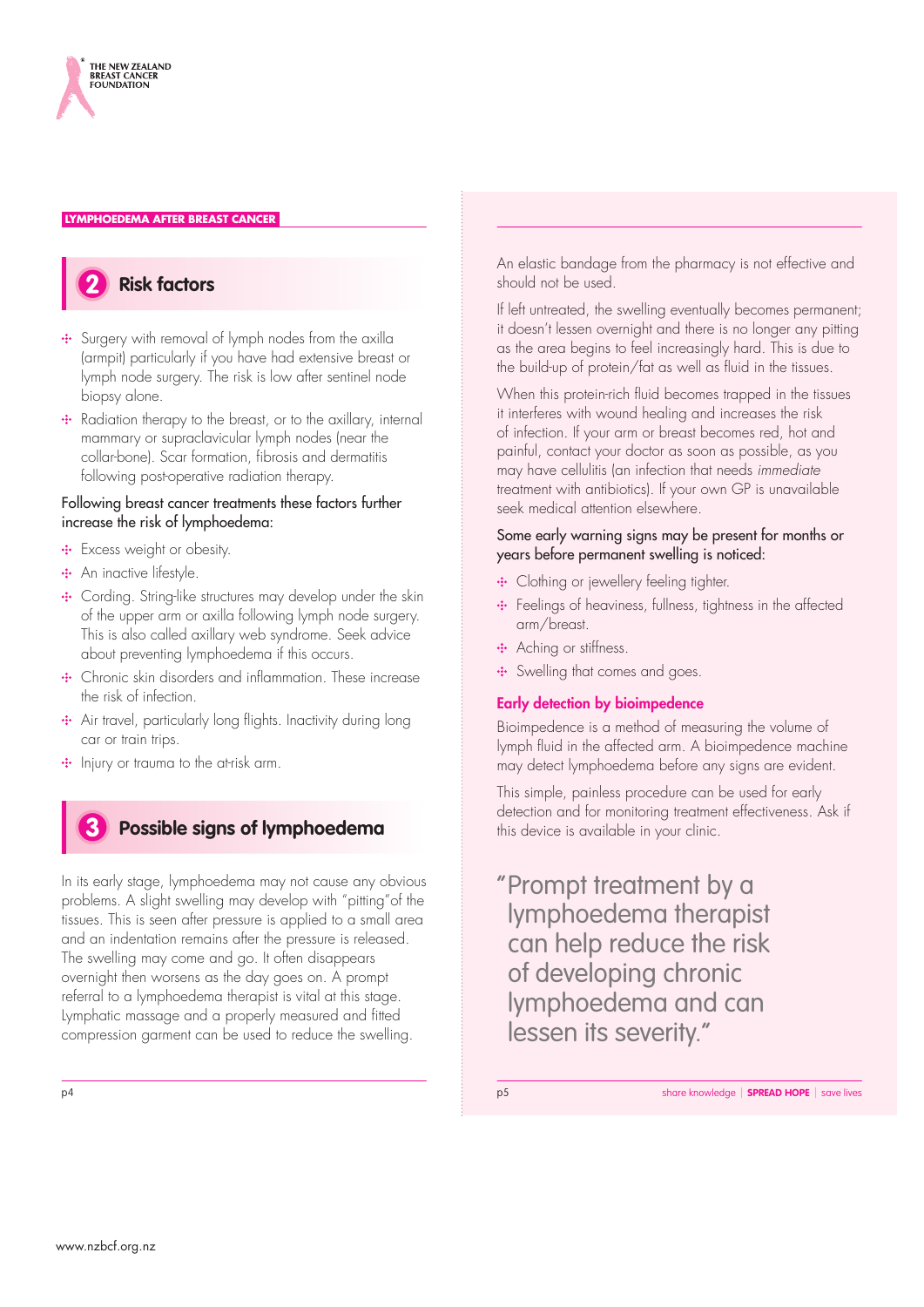



#### There are some things you can do to reduce your risk of developing lymphoedema:

- Maintain a healthy weight as obesity greatly increases your lymphoedema risk.
- •• Regular exercise and deep breathing help to keep the lymph fluid moving. Try to use your arm as normally as possible.
- •• Keep your skin moisturised. Take good care of your nails and avoid nail-biting. Any break in the skin can allow bacteria to enter.
- ••• Wear gloves when gardening to protect your skin from scratches and cuts.
- Treat any scratches, grazes or cuts promptly. Clean the area with an antiseptic solution and cover with a nonstick dressing to help prevent an infection. Seek treatment without delay if an infection develops.
- Avoid extremes of temperature e.g. hot spa pools
- Avoid sunburn. Use high SPF sunscreen.
- Use good quality insect repellent to prevent insect bites.
- Avoid shaving with a blade razor and waxing. Use an electric razor or depilatory creams instead.
- As a precaution use your unaffected arm when possible for injections, blood tests, IV lines, repeated blood pressure readings.
- •• Avoid massage except when performed by a lymphoedema therapist.
- Avoid acupuncture, body piercing and tattoos on the at-risk arm.

#### **Travel tips**

- Avoid doing heavy work such as vigorous house cleaning before leaving.
- Pack light. Use a suitcase with wheels and minimise hand luggage.
- ••• Wear light, loose, non-constricting clothing.
- Keep active during long flights. Get out and walk at intervals on long car trips.
- $\cdot$  If possible, go for a walk or a swim after a long flight.
- •• Ask your doctor if it's advisable to take antibiotics with you when travelling to a country where it may be difficult to access good quality health care.
- Take care around coral in the tropics and treat cuts and scratches promptly.

Although lymphoedema can't be cured, the swelling may be reduced and managed with the use of fitted compression garments, massage and, in some cases, complex physical therapy involving skin care, exercise, massage, medical taping and multi-layer bandaging. Newer techniques such as low level laser therapy, pneumatic pumps and in very advanced cases, surgery, may be considered.

Early diagnosis and treatment is vital to reduce the severity

Go for a walk and do some deep breathing during transit stops and also on arrival at your destination.

#### FIND OUT MORE!

of lymphoedema.

Talk to your breastcare nurse or doctor. You can be referred to a lymphoedema therapist at a public hospital or you may choose a private therapist. For a list of therapists in New Zealand go to *www.lymphoedemanz.org.nz* Lymphoedema Support Network *www.lymphoedema.org.nz*